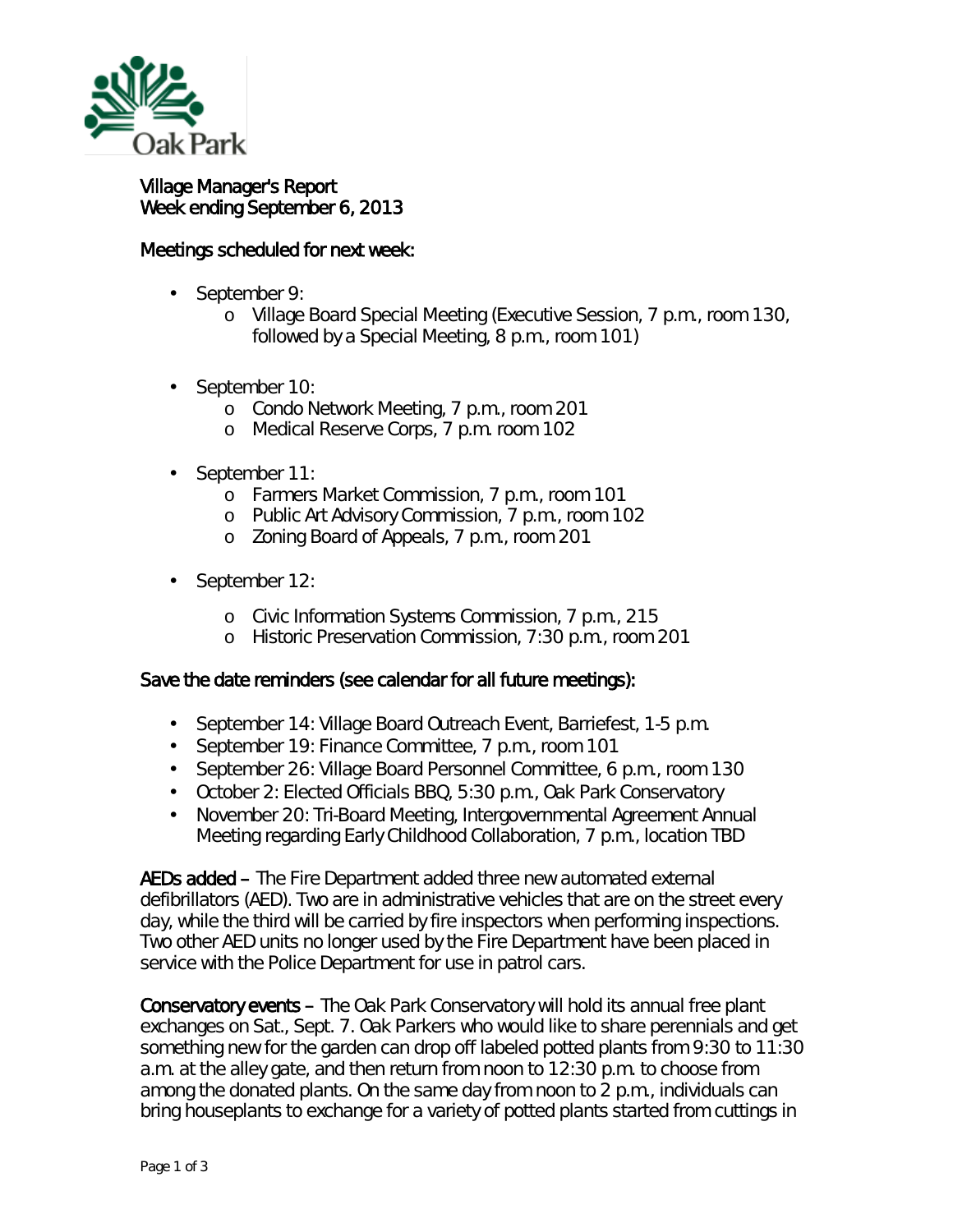the Conservatory tropical and desert plant collections. For more information call 708.725.2400 or visit [www.oakparkconservatory.org.](http://r20.rs6.net/tn.jsp?e=001_VYFusNMtqVStsH1Y61TUMJWrq8FOT9FMleCRvN8UVpaVAfXsOgovJwyeEm89PjXmt4ewoRJtkxNFn48y2zdIwlNovJoXQ82o4YtMTdlxWVs5n15KKwMGz54oDNLgnob)

Emergency preparedness for condos – Condominium owners and board members are invited to a free presentation on emergency preparedness scheduled for 7 p.m., Tues., Sept. 10 at Village Hall. Registration is not required. Topics to be covered include protecting people and property and post-disaster relief efforts. For more information, call 708.358.5410 or email **[housing@oak-park.us.](mailto:housing@oak-park.us)** 

War on graffiti – The Community Relations Department's war on graffiti recently began using a new online citizen reporting tool. The [feature on our new website](http://www.oak-park.us/village-services/tenantlandlord-relations/graffiti-reporting-removal) allows anyone to easily report nuisance tagging and even upload a photo. This feature should mean faster reporting and faster removal, which is critical to prevent repeat tagging. The graffiti hotline remains in service and residents are encouraged to continue using it as well. Some 46 taggings were reported throughout the Village in August. The department continues to enjoy a positive relationship with the Cook [County Sheriff Department's graffiti removal unit](http://www.cookcountysheriff.org/JDCP/JDCP_GraffitiRemovalUnit.html) to remove graffiti from private and commercial property at no charge. [Resident Beat Officers](http://www.oak-park.us/village-services/police-department/get-know-your-rbo) also are armed with removal solution to respond to tagging as appropriate.

Capital Improvements – Sewer work on Taylor Avenue from Ontario Street to Erie Street is complete and pavement restoration is scheduled to begin next week. Water main improvements on Highland Avenue from Harrison Street to Van Buren Street have begun. The first half of the concrete pavement was poured on Harvey Avenue between Chicago Avenue and Iowa Street, with reopening likely late this month. The sidewalk replacement program has started and should continue through much of next week with about 340 various locations throughout the Village involved. Street resurfacing will start Monday at locations throughout the Village. Alley improvements are scheduled to begin next week as well. A two-to-three-week cycle of microsurfacing is set to begin the week of Sept. 16. Meanwhile, enhancement of the viaducts at Marion Street and Ridgeland Avenue are on schedule. Cleaning and painting is underway at Marion, with work scheduled to begin next week at Ridgeland, which will require temporary lane closures. Bids are being sought for the lighting and streetscape project planned for Garfield Street, between Harlem and Clinton avenues. The traffic signal management system software upgrade is complete and the new system is up and running.

Public Works activities – About 75 percent of thermoplastic pavement striping has been completed over the last few weeks, with the remainder planned for later in the fall. Forestry and contractor crews have cleaned up the majority of debris from last week's storm. While the storm was not as severe as the one in June, significant damage occurred. Residents who brought debris from trees on their property to the curb will be reminded by postcard of their responsibility to arrange for disposal.

Fire Department August report – Emergency medical services represented nearly 60 percent of the 482 calls for service fielded by the Fire Department in August. Contact occurred with 300 patients, including 219 transports to a medical facility, with 166 of the patients requiring advanced life support services. Firefighters also responded to two structure fires in August, with combined damage estimates exceeding \$135,000. The most serious was a kitchen fire resulting from an unattended toaster oven. The fire was quickly suppressed, but significant fire and smoke damage